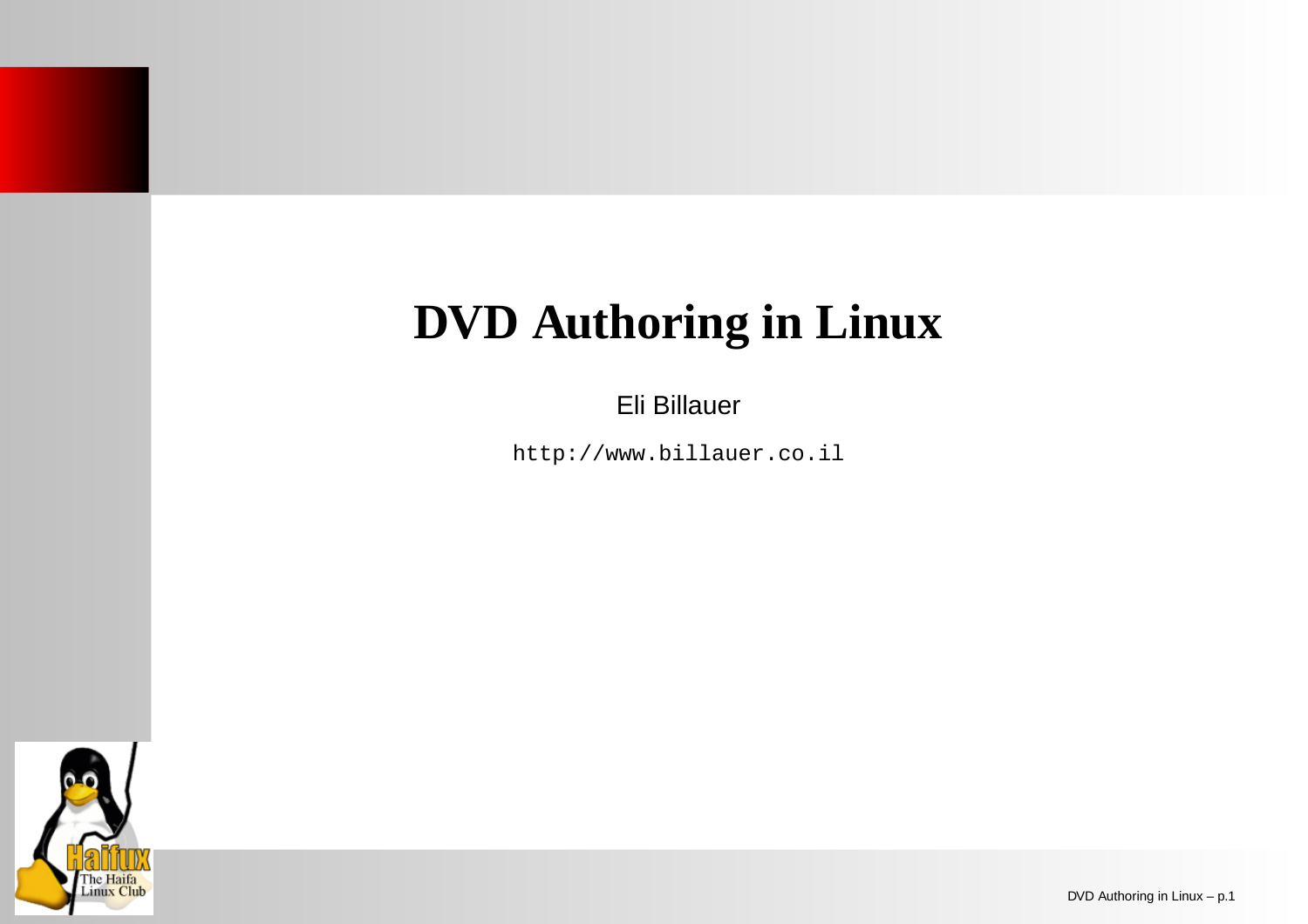#### **Lecture overview**

Introduction

- Getting the right video format
- **Subtitles**
- DVD Menus and tools for making them
- Checking before wasting <sup>a</sup> disc  $\bullet$
- Burning the DVD  $\bullet$

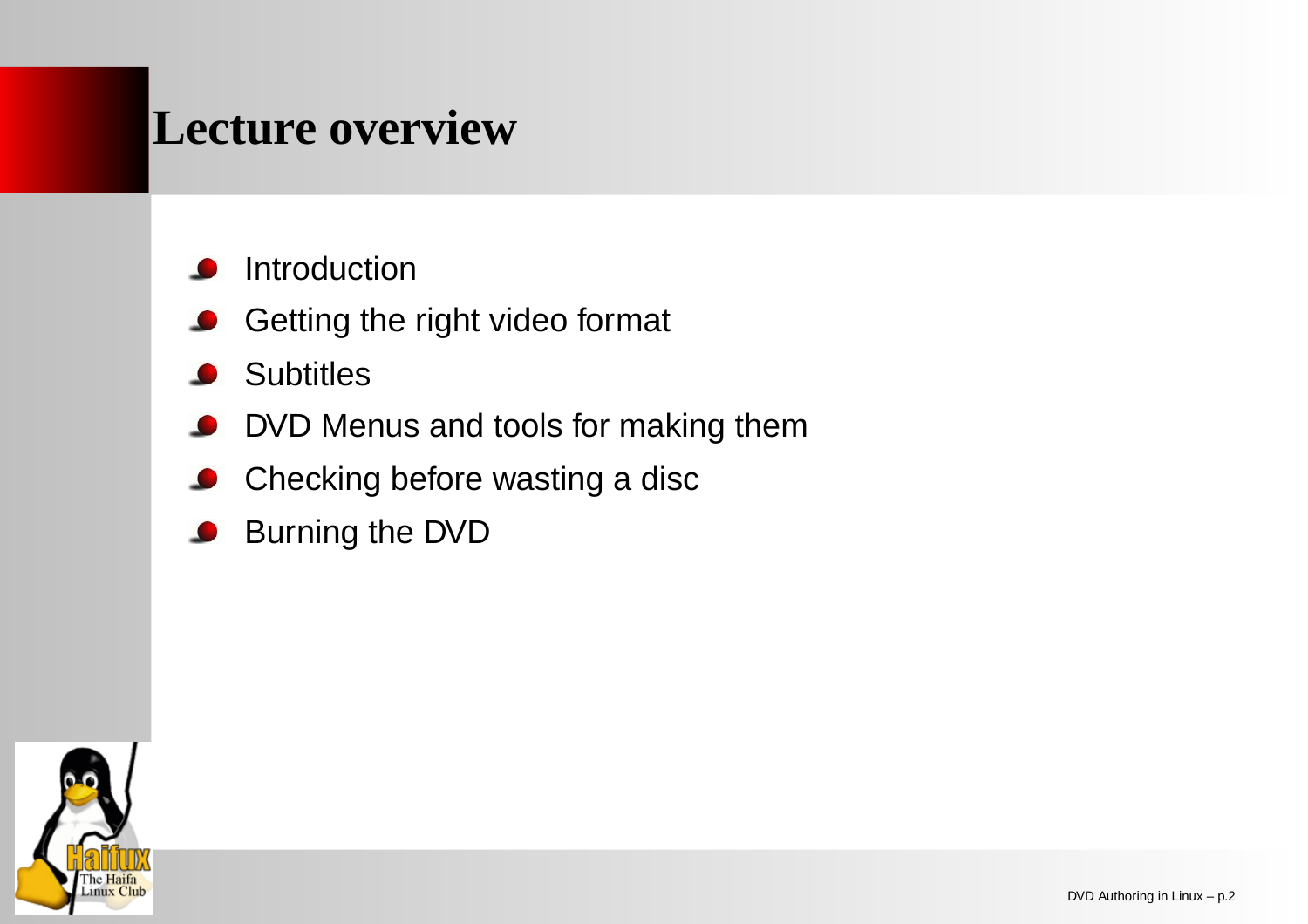### **Video is Evil but sweet**

... nothing is ever simple.

- It's messy ever since it began
- In the 1940's: PAL, NTSC, SECAM and hybrids
- Today: MPEG, Quicktime, Real Player media, Microsoft formats, and many more
- **Patents**
- Hidden implementation bugs
- Tolerance towards incompatibility

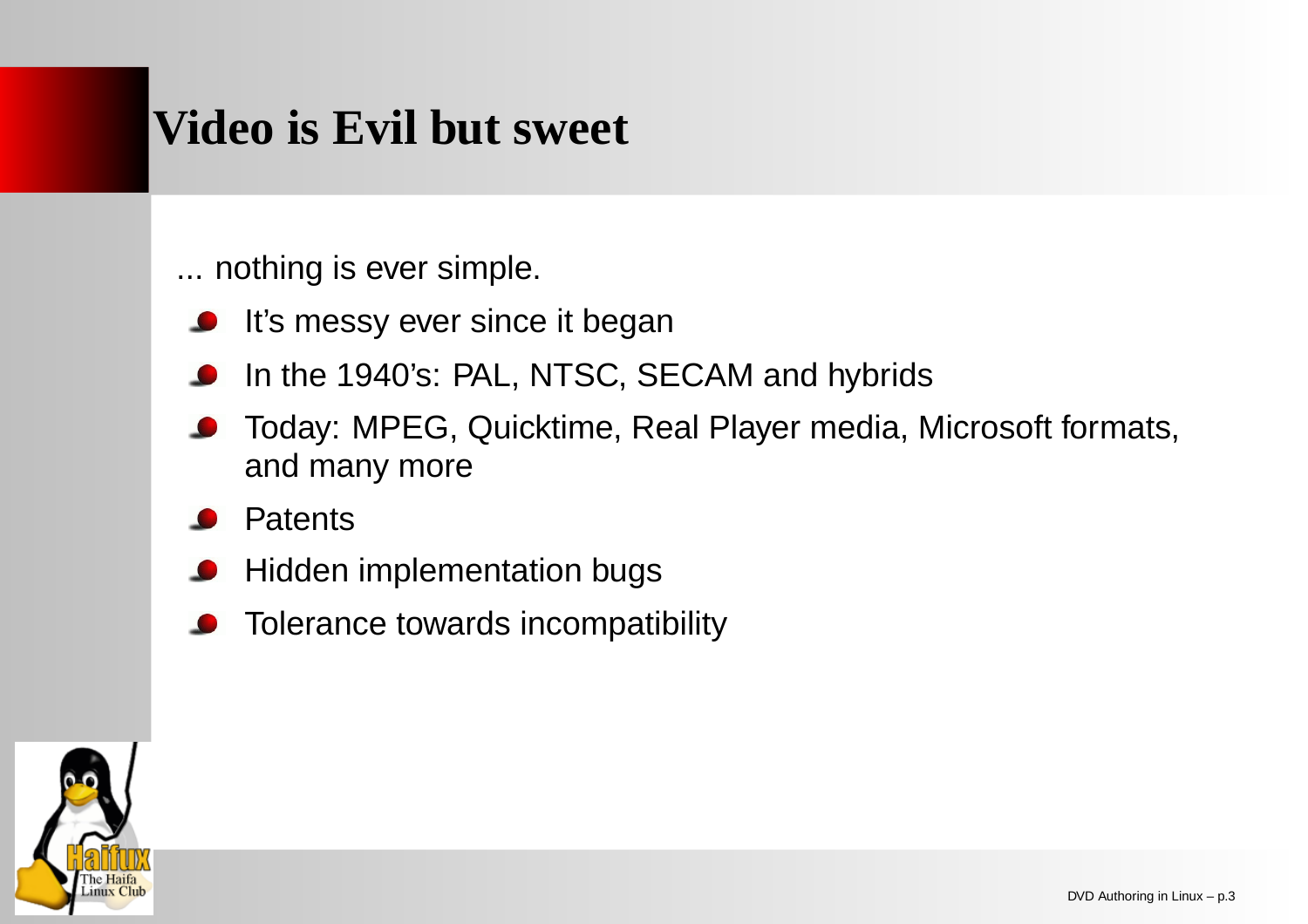## **Why DVD, and not just VCD?**

It's cooler

Better video compression (MPEG-2 vs. MPEG-1)

- Less likely to freeze your player
- Menus
- Possible to make interactive discs
- Optional subtitles

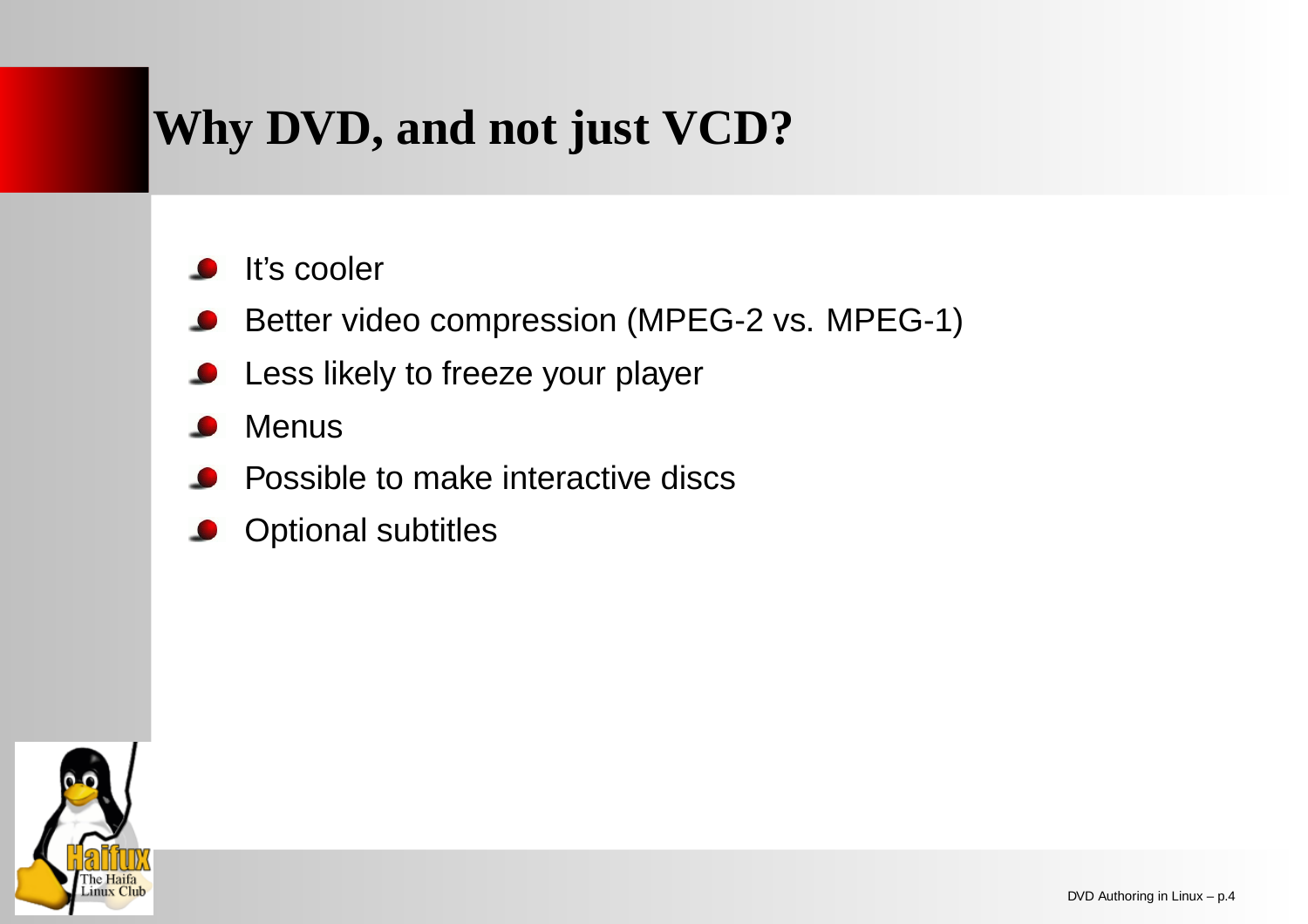## **The steps for making <sup>a</sup> video DVD**

- Translate your video(s) to VOB
- Mix with subtitles
- **Set up menus and buttons**
- "Author": Make an ISO image of DVD
- Check the ISO image
- Burn!

In theory, the process is simple...

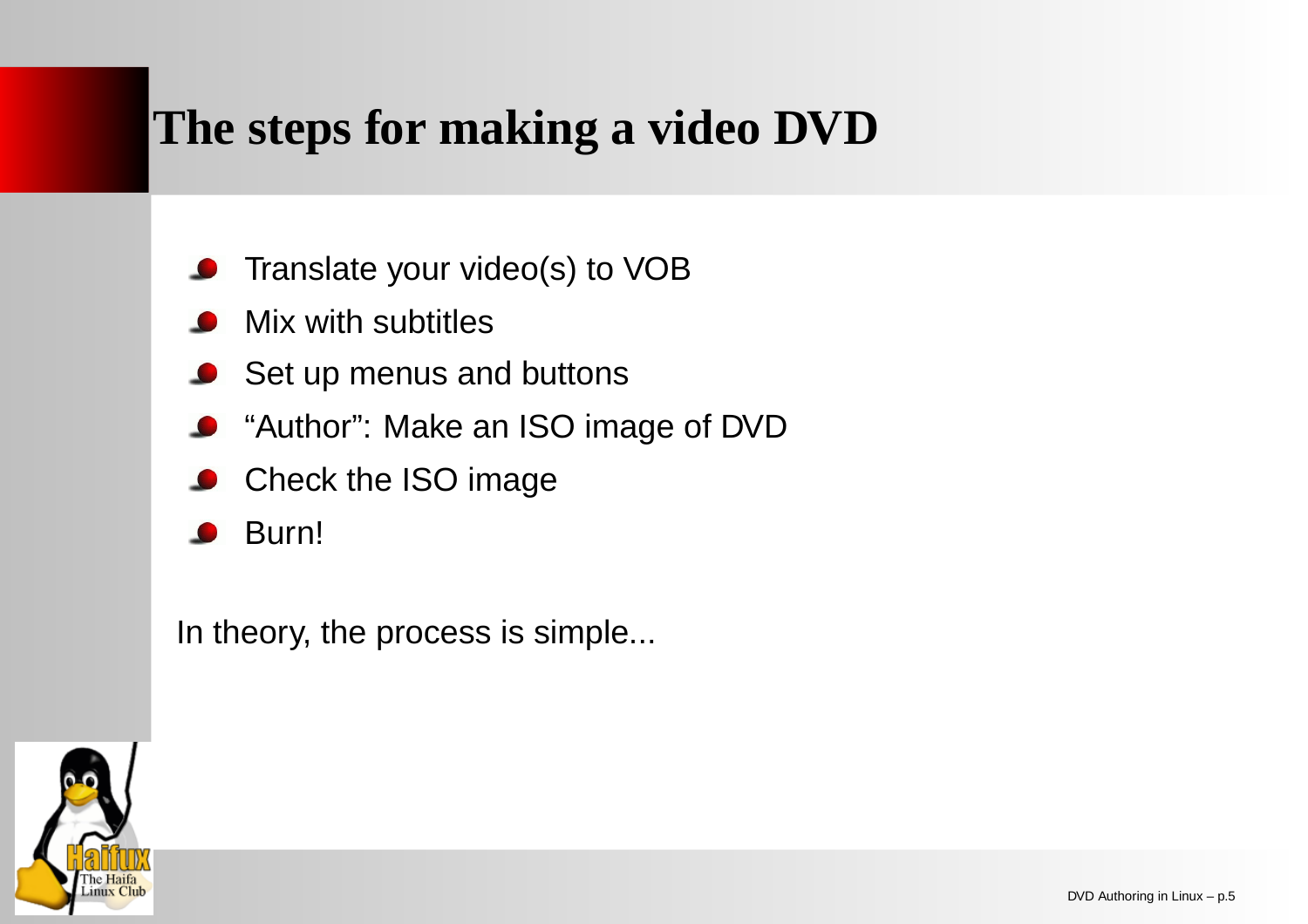## **Step I: Make <sup>a</sup> VOB**

- This is the most difficult phase
- VOB is just MPEG-2 with some extra info packets for the player
- You can play <sup>a</sup> VOB just like any MPEG
- Your VOB must conform to DVD standard
- ... but it will play properly on the computer even if not
- ... and possibly on your specific DVD player too
- But what if you want to give the DVD away?

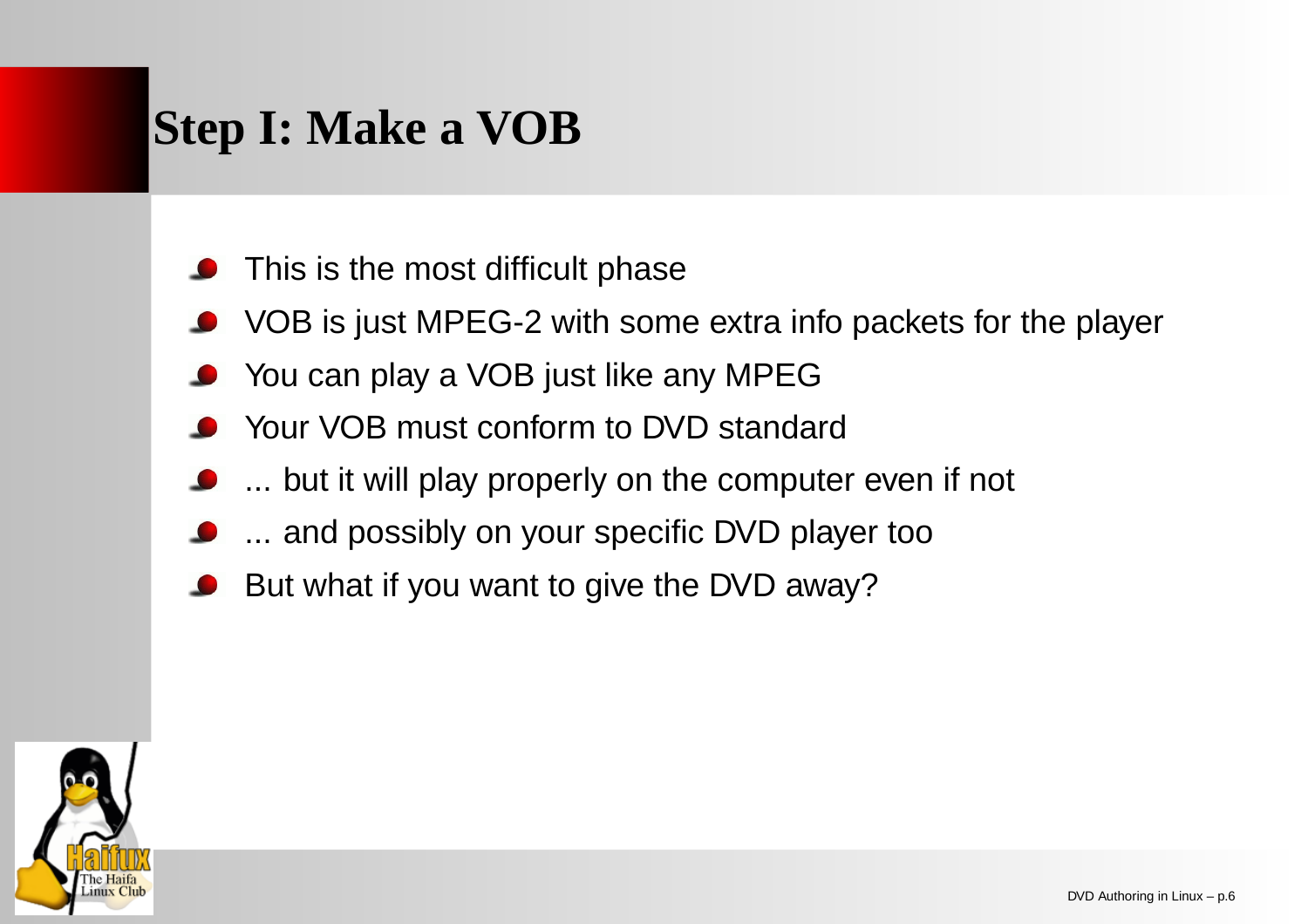# **DVD standard for VOB**

There are many formats allowed, see http://www.mplayerhq.hu/DOCS/HTML/en/menc-feat-vcd-dvd.html

- For video, the popular formats are:
- PAL: 720x576 at 25 fps with MPEG-2 at max 9800 kbits/sec
- NTSC: 720x480 at 30000/1001 fps with MPEG-2 at max 9800 kbits/sec
- Aspects 4:3 or 16:9 are chosen by side information
- Many other formats are within the standard
- For audio, there's mp2, AC3 and PCM at 48 kHz
- mp3 will probably work, but is not standard
- PCM is a waste of bandwidth

Linux Club

Recommended: AC3 or mp2 at 192 kbits/sec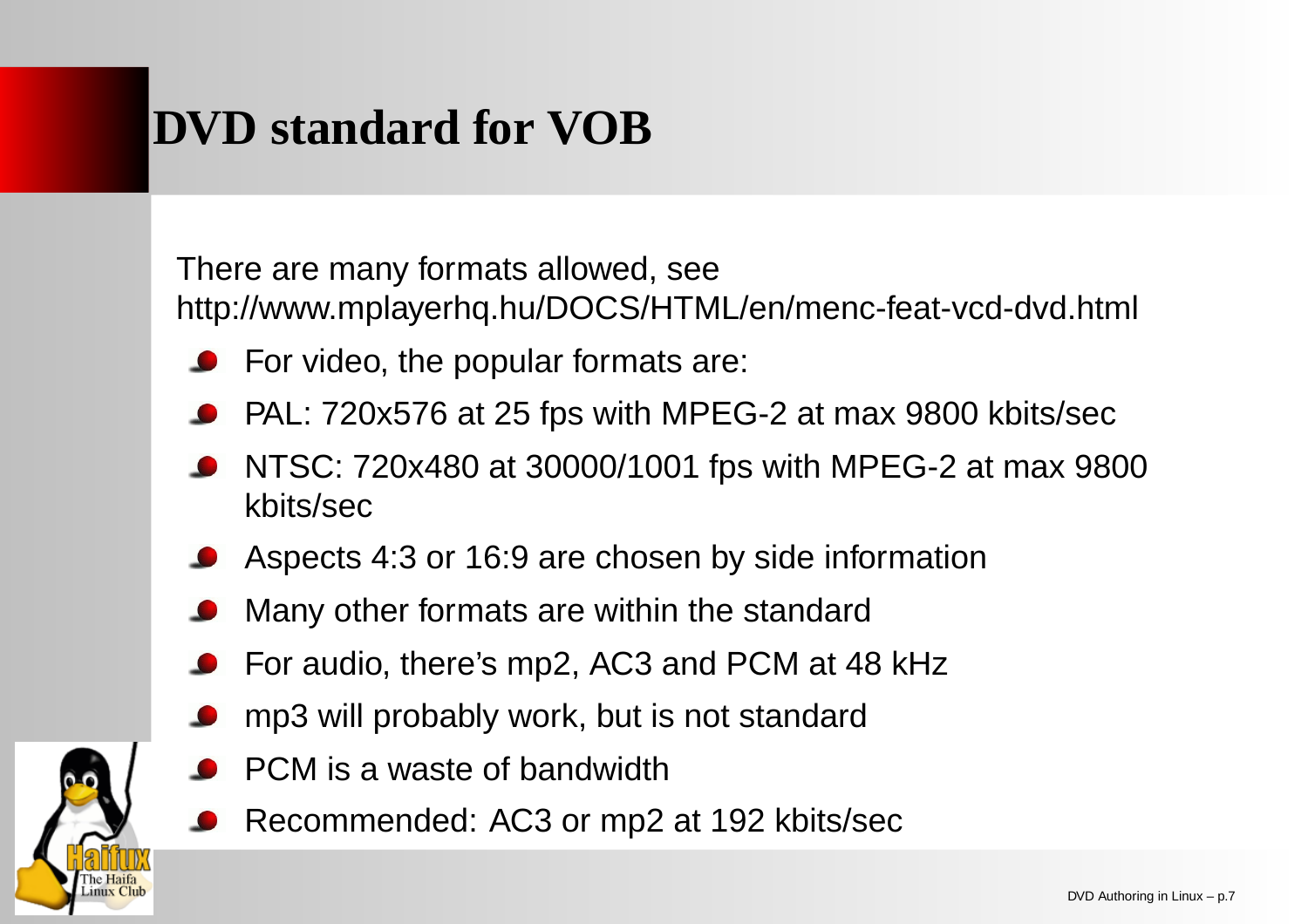## **Encoding programs**

Video codecs:

- ffmpeg: Fast, practical, somewhat dirty
- mpeg2enc: Accurate and slow

#### Front-end applications

- mencoder: Fast, practical, gives you an .mpg file in the end
- transcode: Slow, messy, gives you two separate files for video and audio, now mux them yourself
- The choice is pretty obvious.

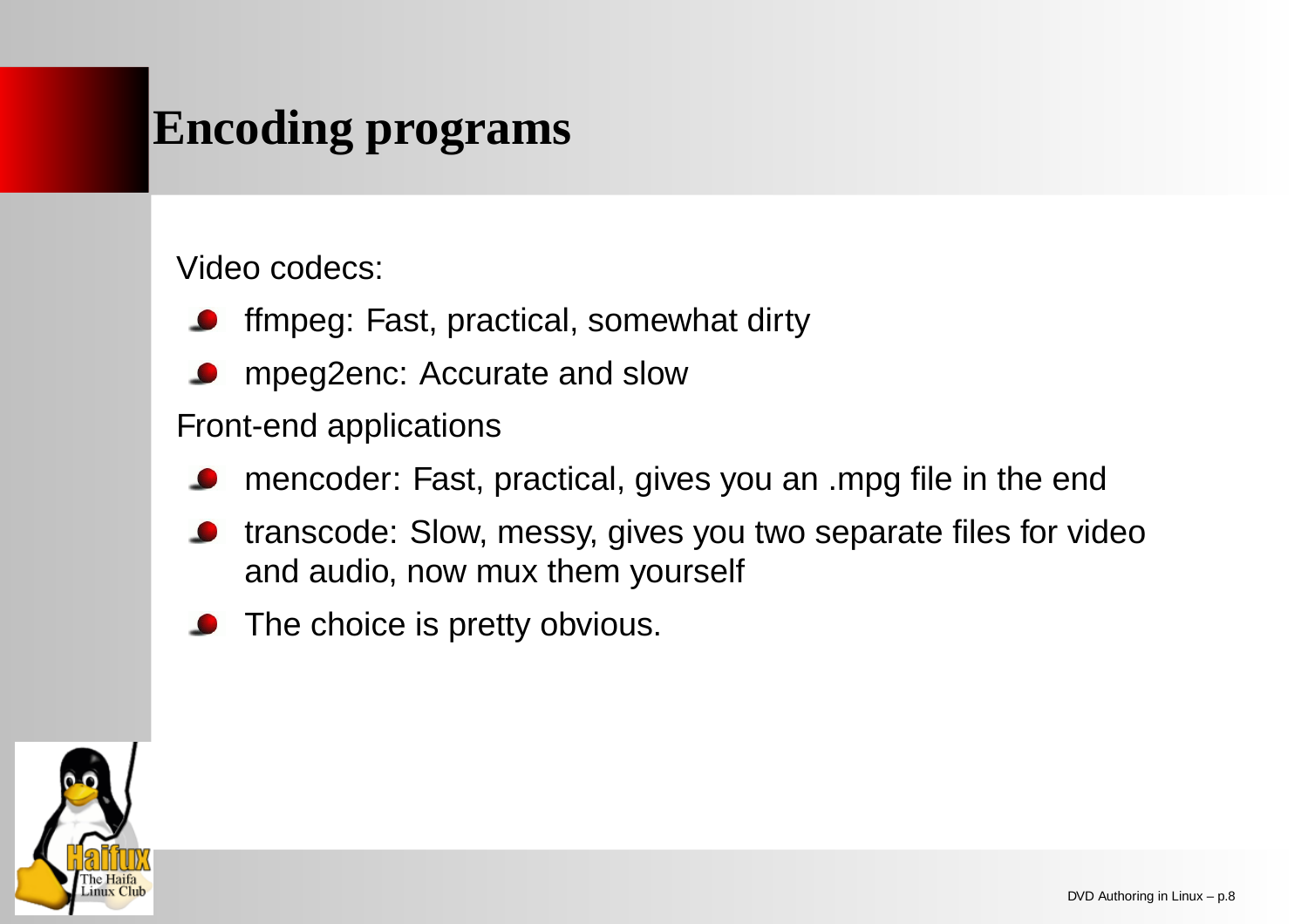#### **mencoder example**

http://www.mplayerhq.hu/DOCS/HTML/en/menc-feat-vcd-dvd.html

- There are endless variants
- No way to avoid knowing the gory details
- **Keep your mencoder up-to-date**
- Use the vstrict=1 option!
- Example for PAL (mencoder-1.0), all in one line:

mencoder -oac lavc -ovc lavc -of mpeg -mpegopts format=dvd -vf scale=720:576,harddup -srate 48000 -af lavcresample=48000 -lavcopts vcodec=mpeg2video:vstrict=1:vrc\_buf\_size=1835: vrc\_maxrate=9800:vbitrate=5000:keyint=15: acodec=ac3:abitrate=192:aspect=4/3 -ofps 25 -o movie.mpg movie.avi

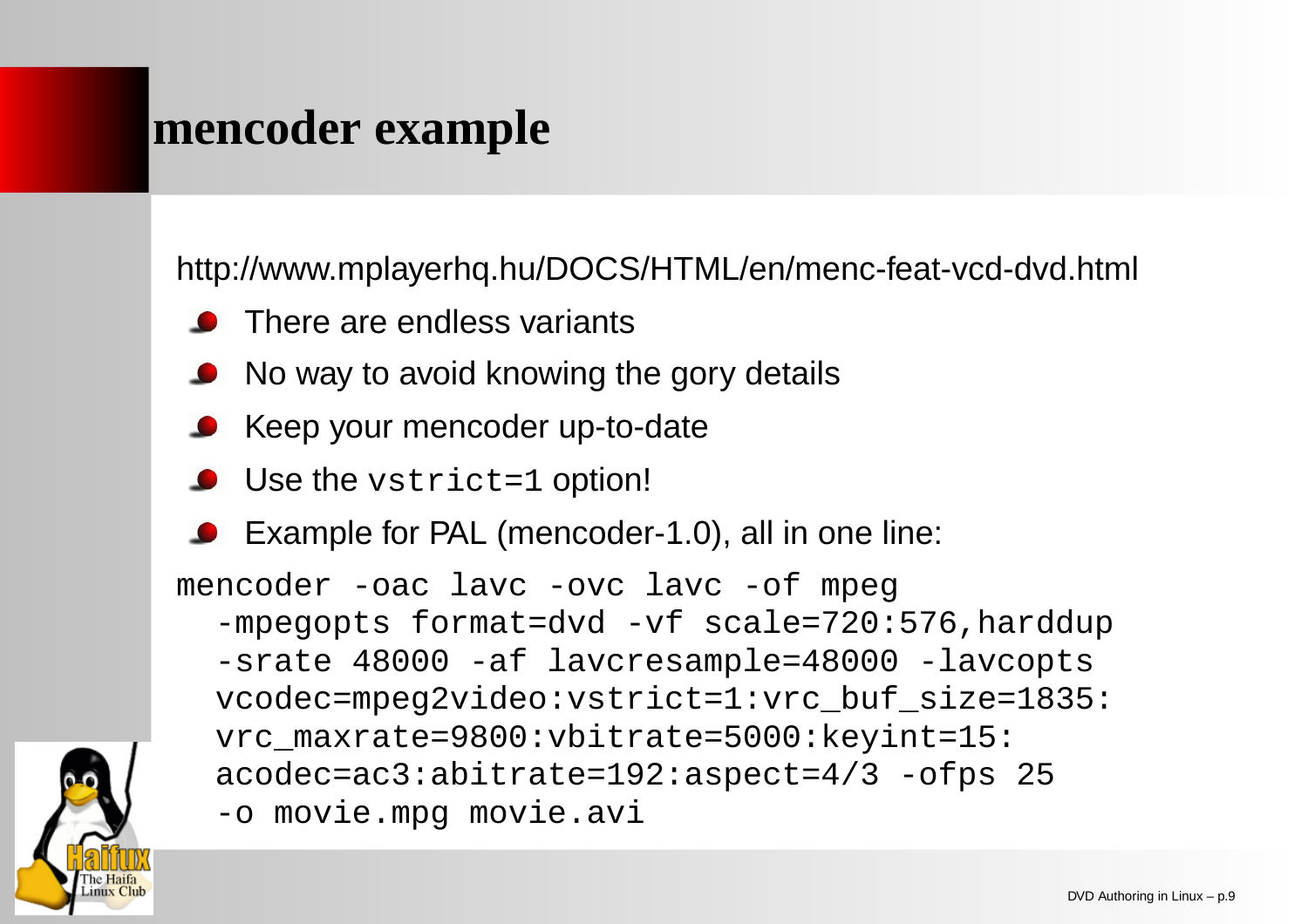#### **mencoder tweaks**

For encoding cinema-like videos, you don't want to cover the  $\bullet$ entire screen:

-vf scale=720:400,expand=720:576,harddup

Adjusting the volume (12 dB down here):

-af lavcresample=48000,volume=-12

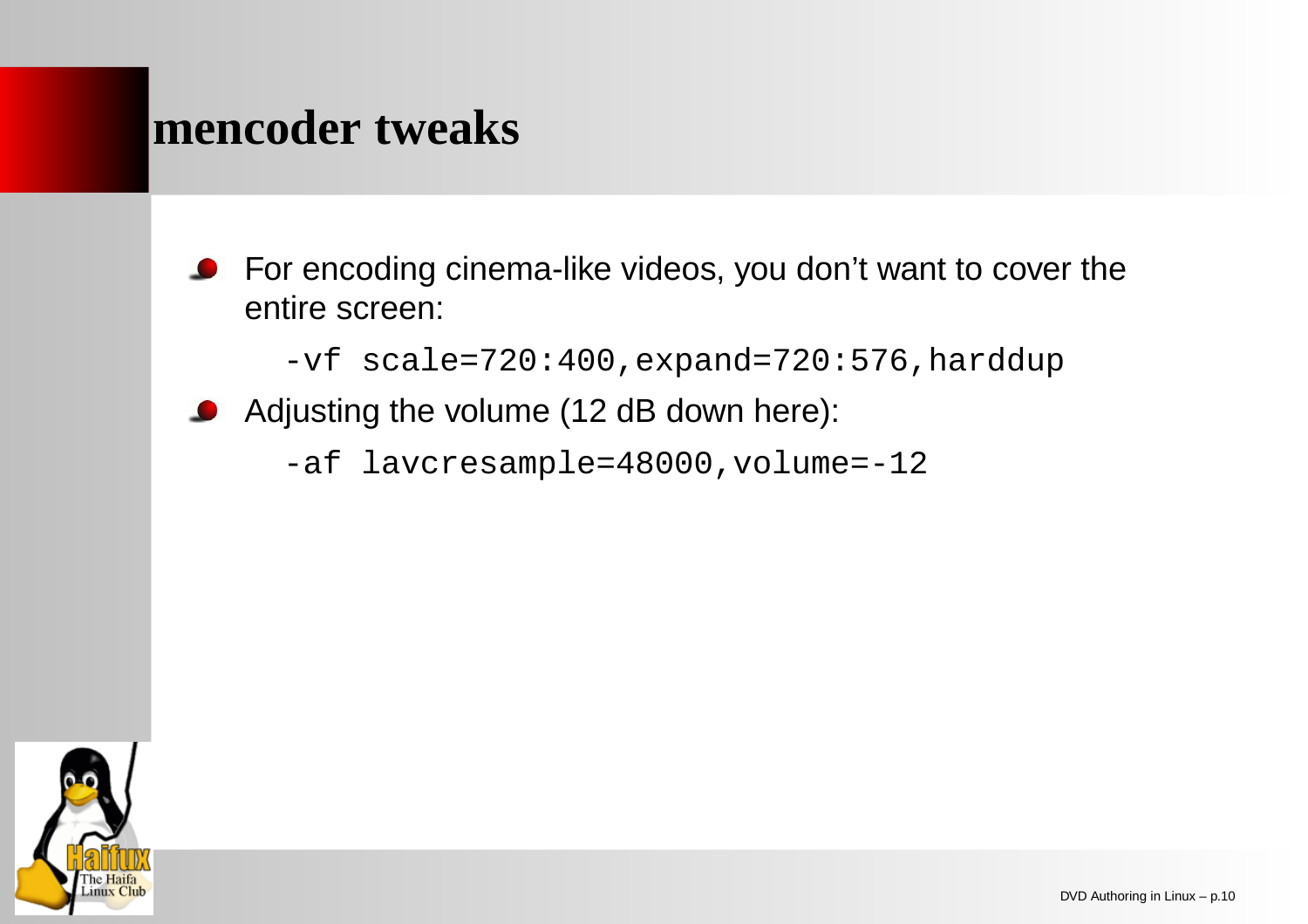#### **mencoder: The "green boxes bug"**

- This is not really <sup>a</sup> bug, but <sup>a</sup> detail missing in the docs (as of Nov. 2006)
- The "bug": Playing on <sup>a</sup> DVD player, green boxes appear occasionally
- Not serious, but very annoying
- The solution is to tell the MPEG encoder to create "strict conforming MPEG" with the vstrict=1 option
- This slide's example includes the correct use of this option.

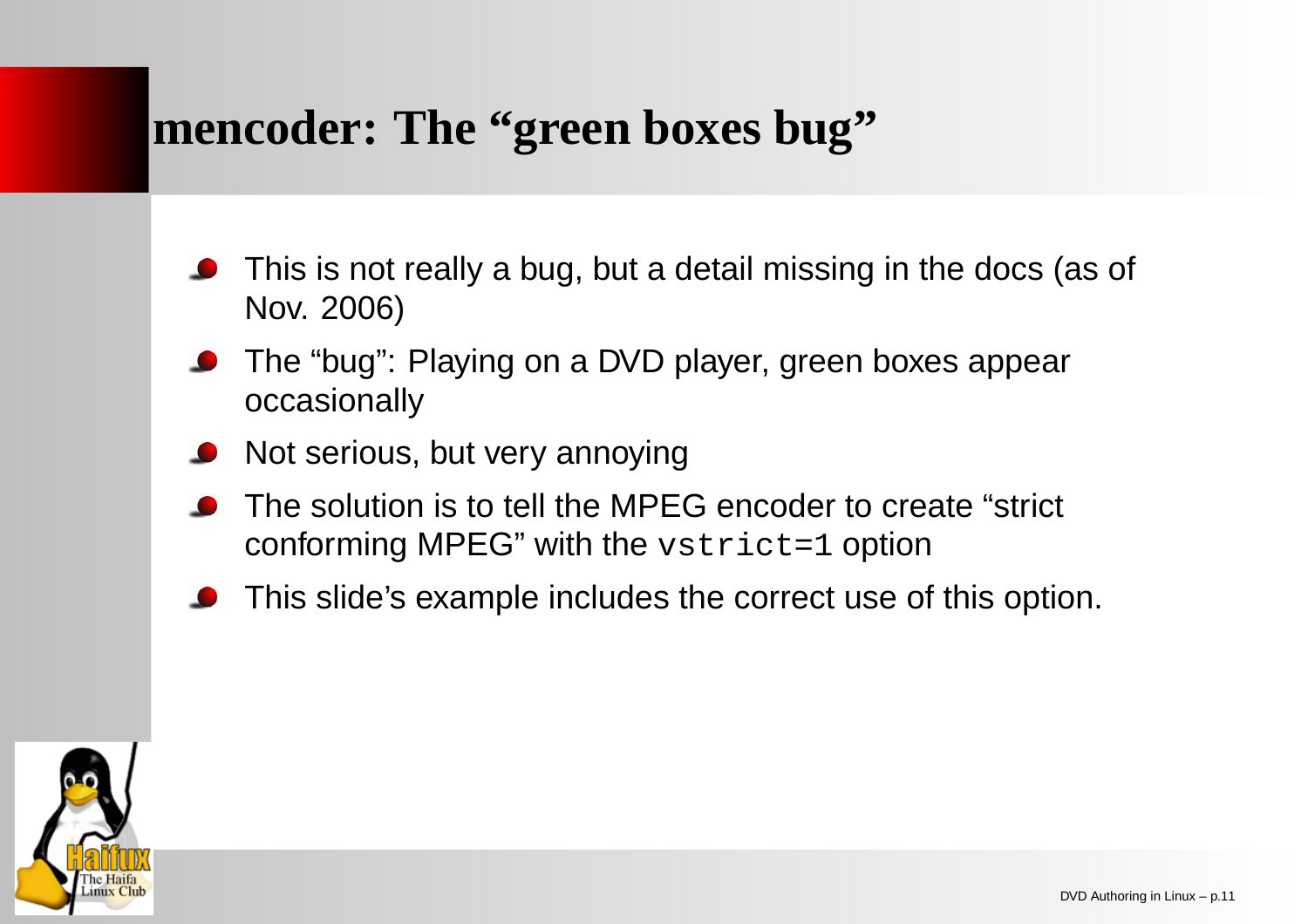# **Step II: Mix with subtitles**

- Subtitles are just images which are put on top of the movie
- DVD player doesn't need to know about fonts
- Subtitles have <sup>a</sup> separate MPEG stream, so it needs to be muxed
- spumux will accept either images or subtitle text files
- Create <sup>a</sup> .spumux directory in your home directory, and put arial.ttf (or alike) True Type font there.
- DVD supports multiple channels, but the defaults will make optional subtitles the right way

spumux config.xml <sup>&</sup>lt; movie.mpg <sup>&</sup>gt; movie\_subtitled.mpg

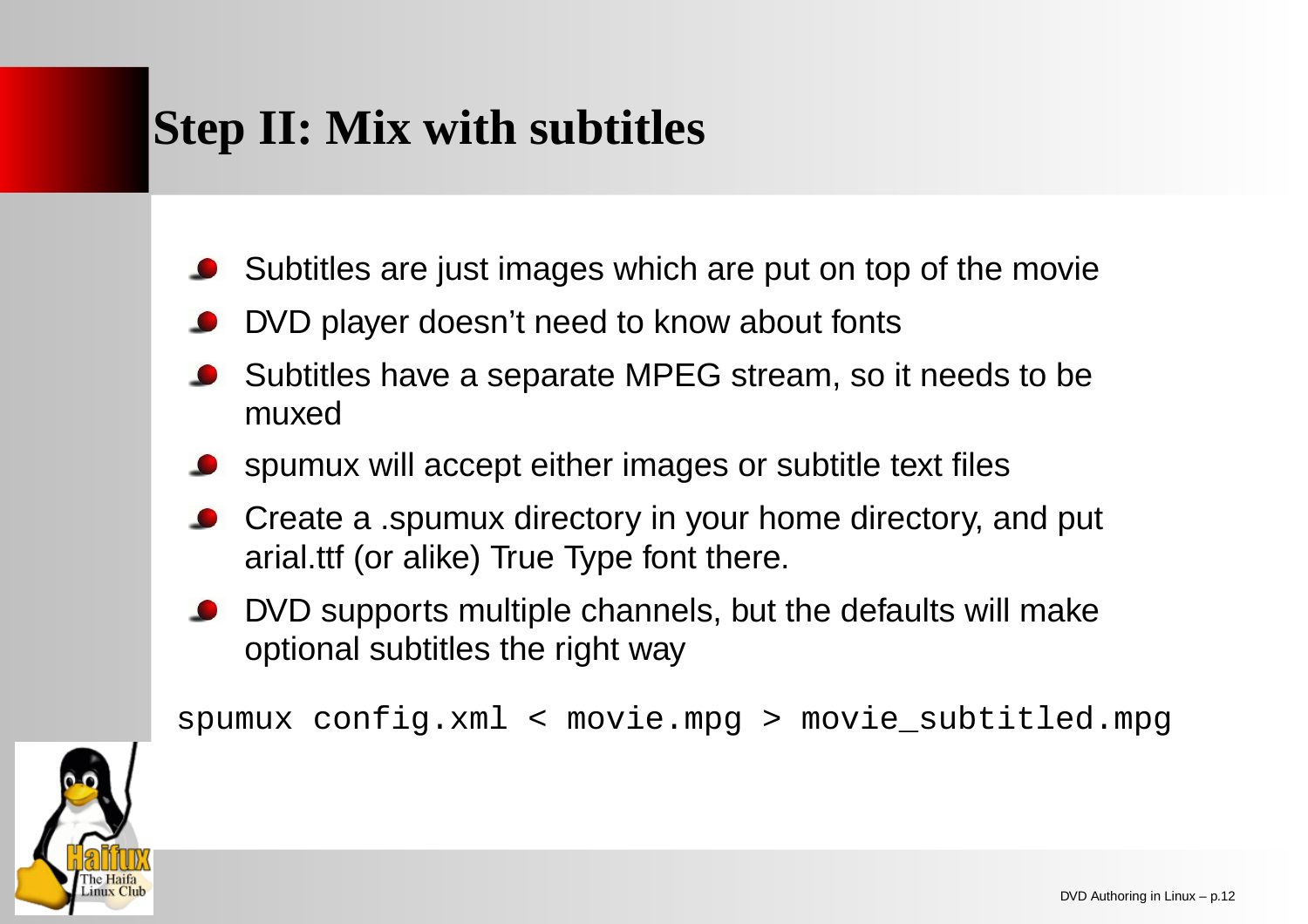# **A config file for text subtitles**

#### <subpictures> <stream><textsub filename="the\_subtitles.srt" characterset="ISO8859-1"fontsize="28.0" font="arial.ttf" horizontal-alignment="left" vertical-alignment="bottom" left-margin="60" right-margin="60" top-margin="20" bottom-margin="30" subtitle-fps="25" movie-fps="25" movie-width="720" movie-height="576" />

</stream>



</subpictures>

Not so bad, is it?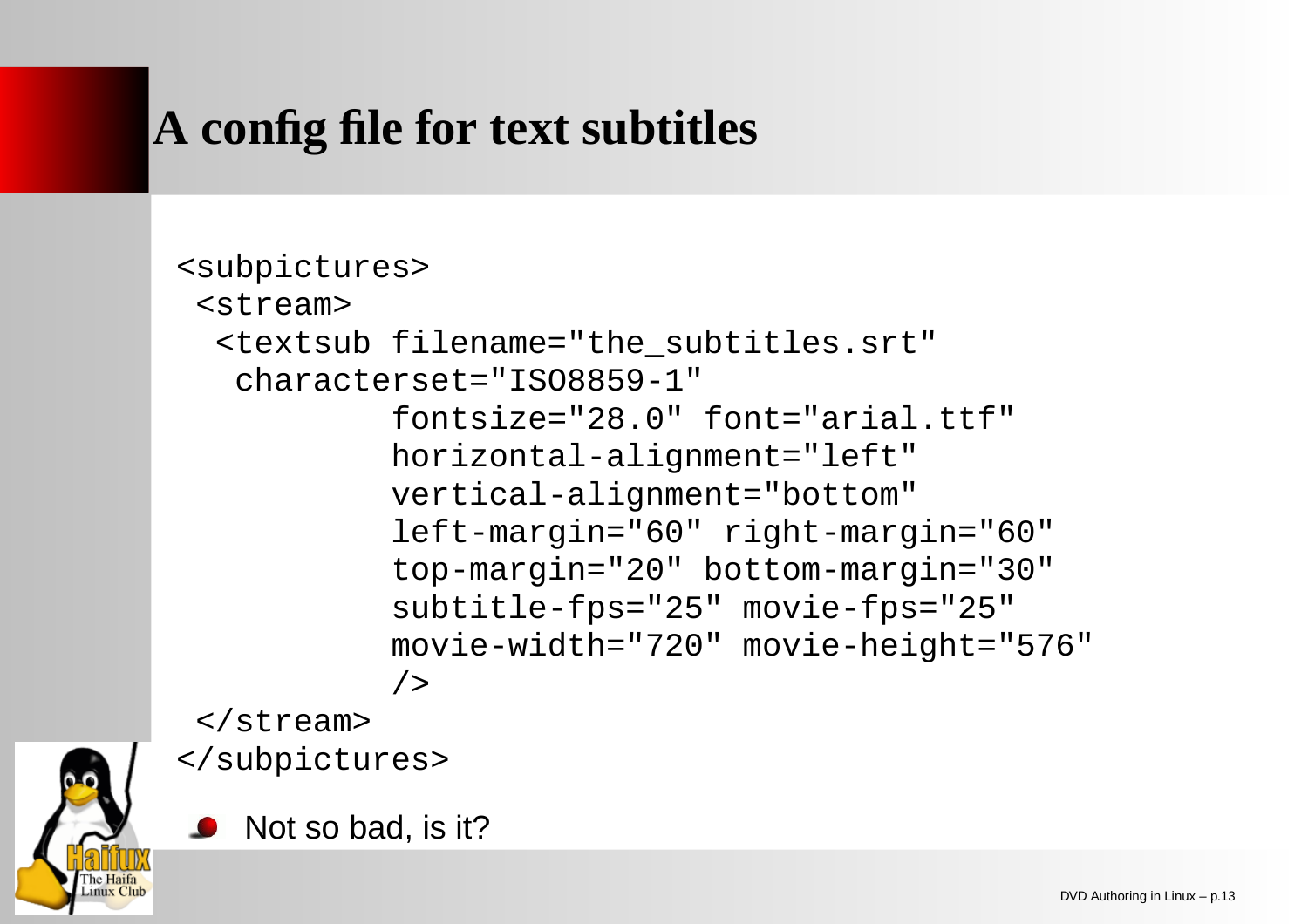#### **What an .srt file looks like**

```
100:03:12,840 --> 00:03:17,630
<i>Maxime and I had known each other</i>
<i>so long, we didn't need words</i>
```

```
200:03:18,840 --> 00:03:21,798
<i>We work together, but he's the boss</i>
```
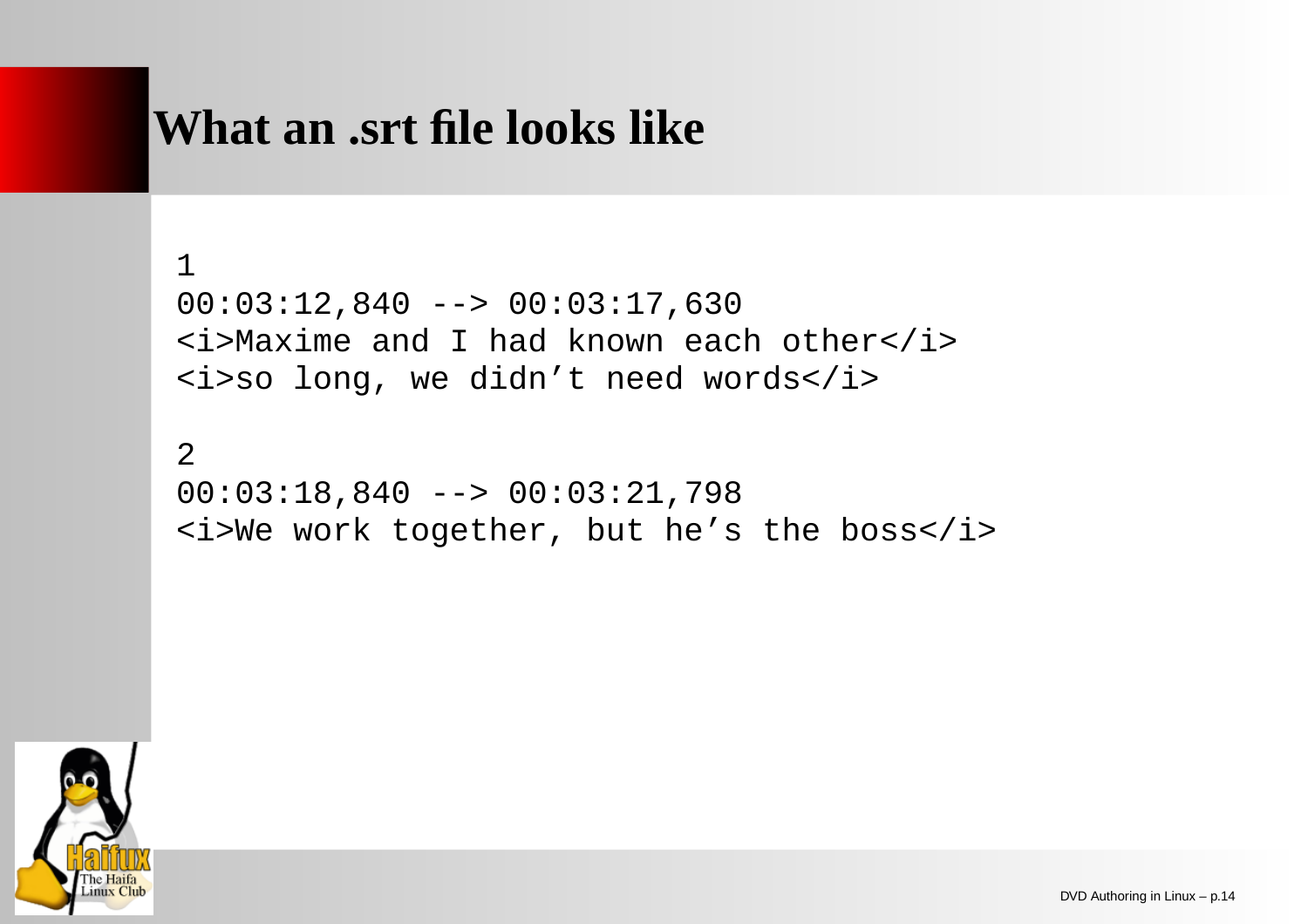# **Step III: Authoring the DVD**

- Set up the menus and flow
- Assemble several MPEGs to <sup>a</sup> single DVD
- Pick entry points in the middle of the MPEGs, and make them accessible from menu
- The DVD player is <sup>a</sup> small programmable computer with <sup>a</sup> few variables
- A full lecture can be filled with the details
- We shall look at the essentials only

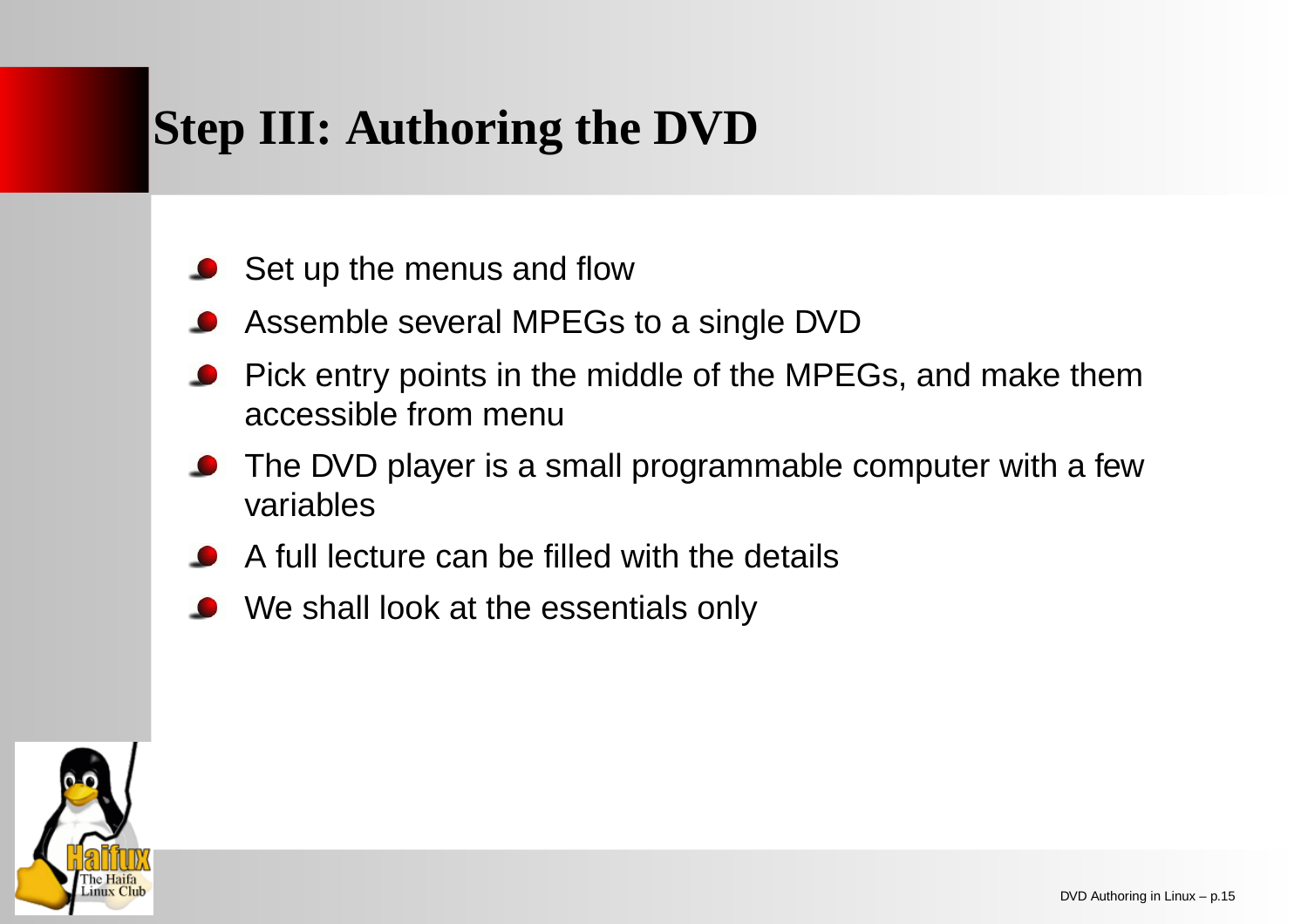## **Authoring tools**

- dvdauthor produces an ISO image from media files based upon an XML description file
- dvdstyler is <sup>a</sup> GUI frontend, which allows easy design of the menus. It calls several command line tools,  $\operatorname{dvdauthor}$ included
- dvdunauthor (part of the dvdauthor package) splits an ISO image or DVD disc to its components (it's pretty educational)
- Your starting point is dvdstyler

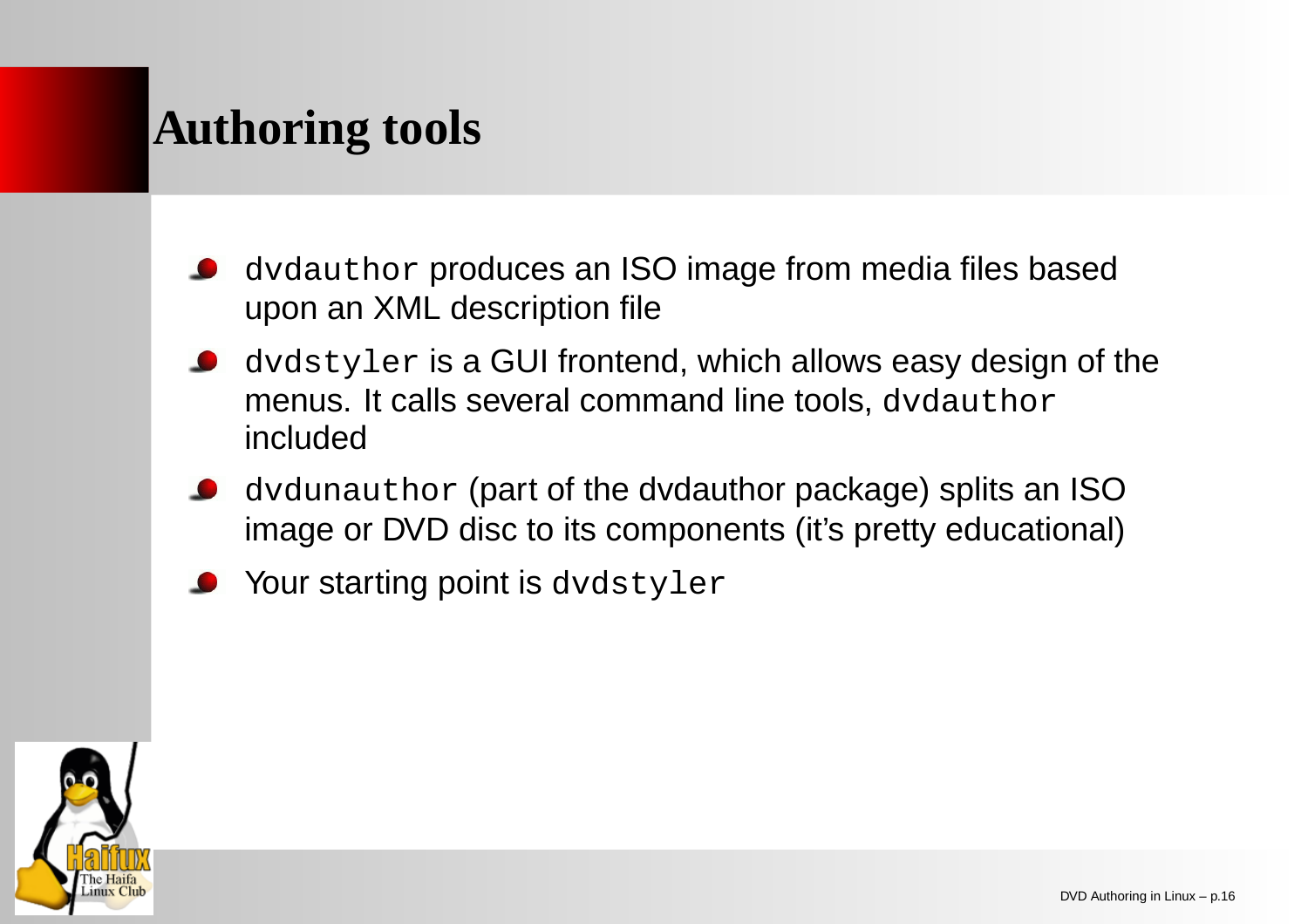# **DVD menus**

- Buttons are freely positioned on the menu
- Each button has three colors: Normal, highlighted and selected
- The buttons can also be transparent under these conditions, but don't rely on that.
- The DVD's remote-control's navigation is explicitly controlled for each button.
- Each button's action is also defined. This can be a small program (edit the XML file)
- The menu has <sup>a</sup> background image.
- The background image can be used to contain actual menu text (Hebrew?)

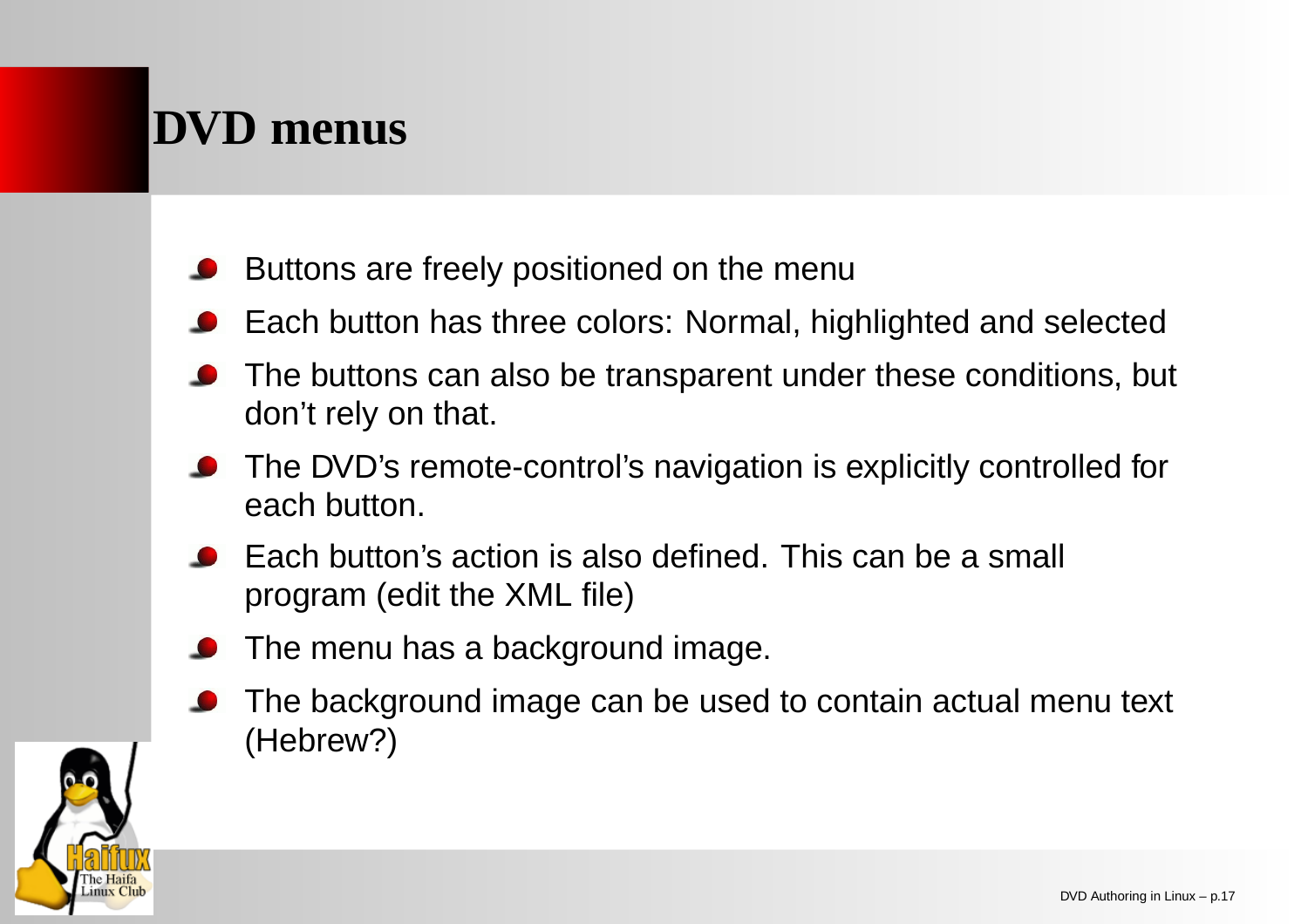# **Step IV: Making an ISO image**

- dvdstyler does that for you
- ... or dvdauthor, if you insisted to edit XML
- Remove previous ISO image before kicking off
- Check that ISO's size is reasonable

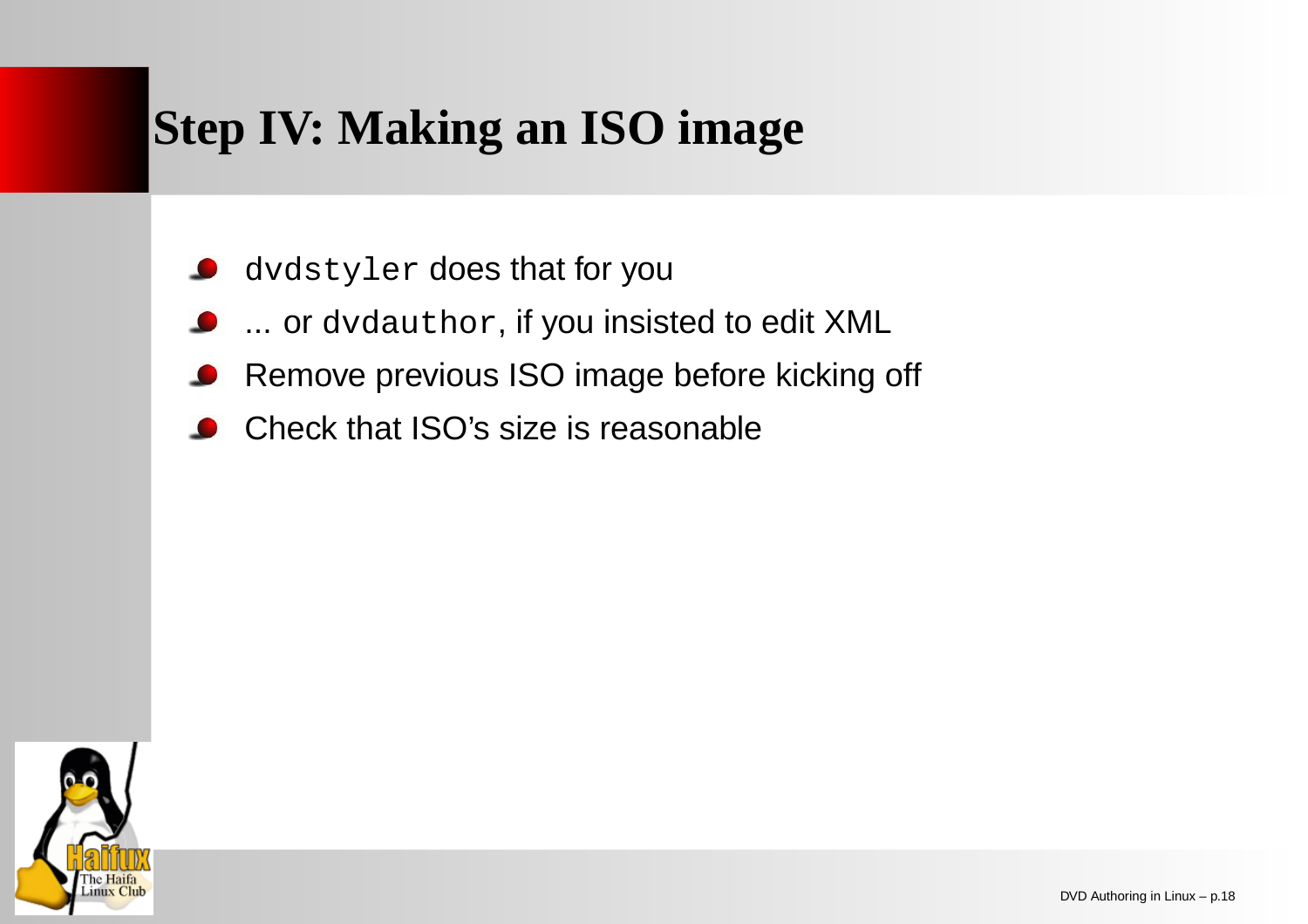# **Step V: Verifying before burning**

- **D** ...yeah, right
- mplayer currently doesn't support menus (experimental in recent versions)
- Xine is used to emulate a DVD player
- ... if you get it working.
- use a DVD+RW
- Keep in mind that computer players are much more tolerant than DVD players

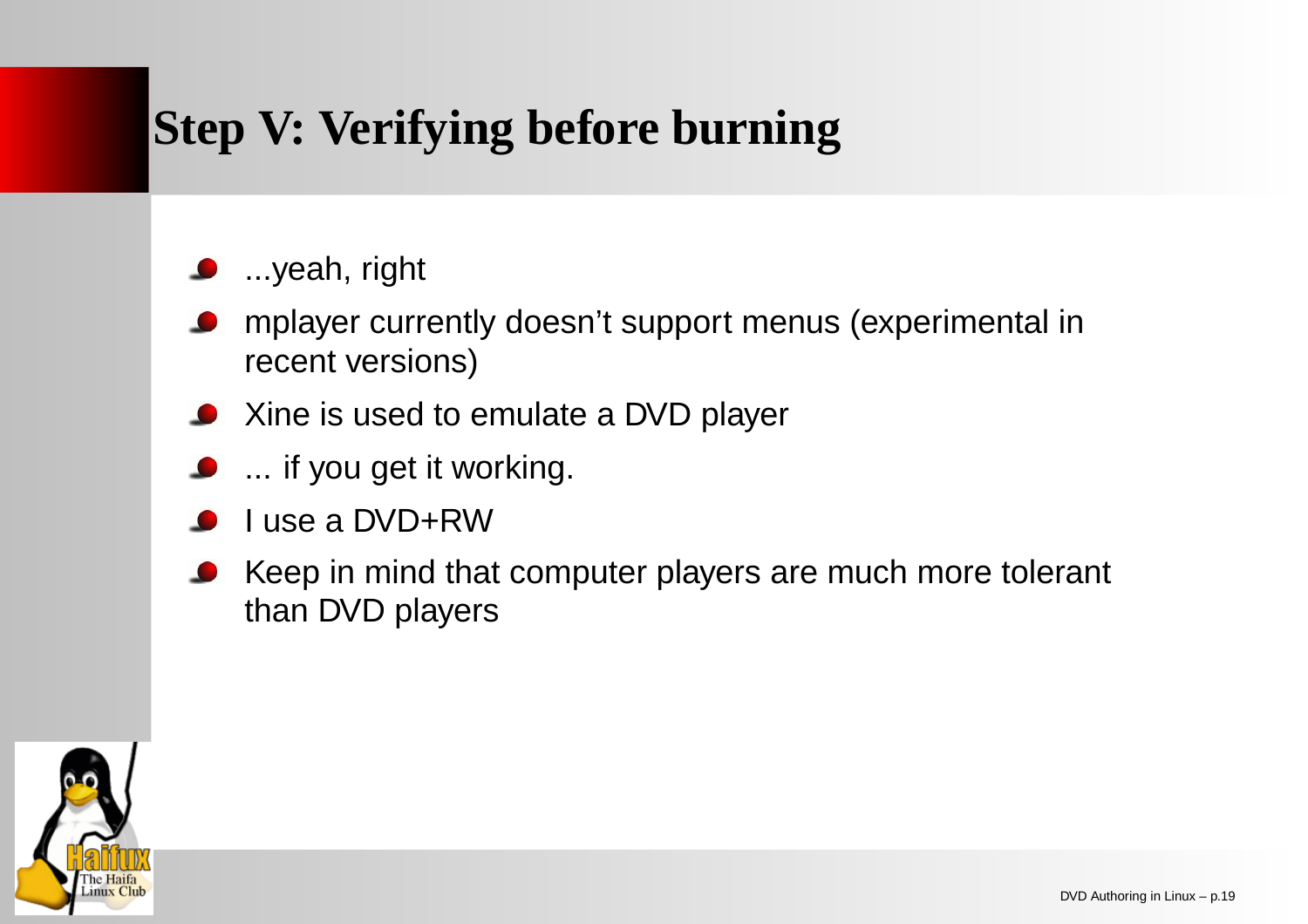# **Step VI: Burning the disc**

#### Just like any DVD:

growisofs -dvd-compat -Z /dev/scd0=mydvd.iso

- **O** Try it out on your DVD
- If it works on your DVD player, you know that it works on *your* player
- If you have some green boxes appearing, you haven't read these slides at all!

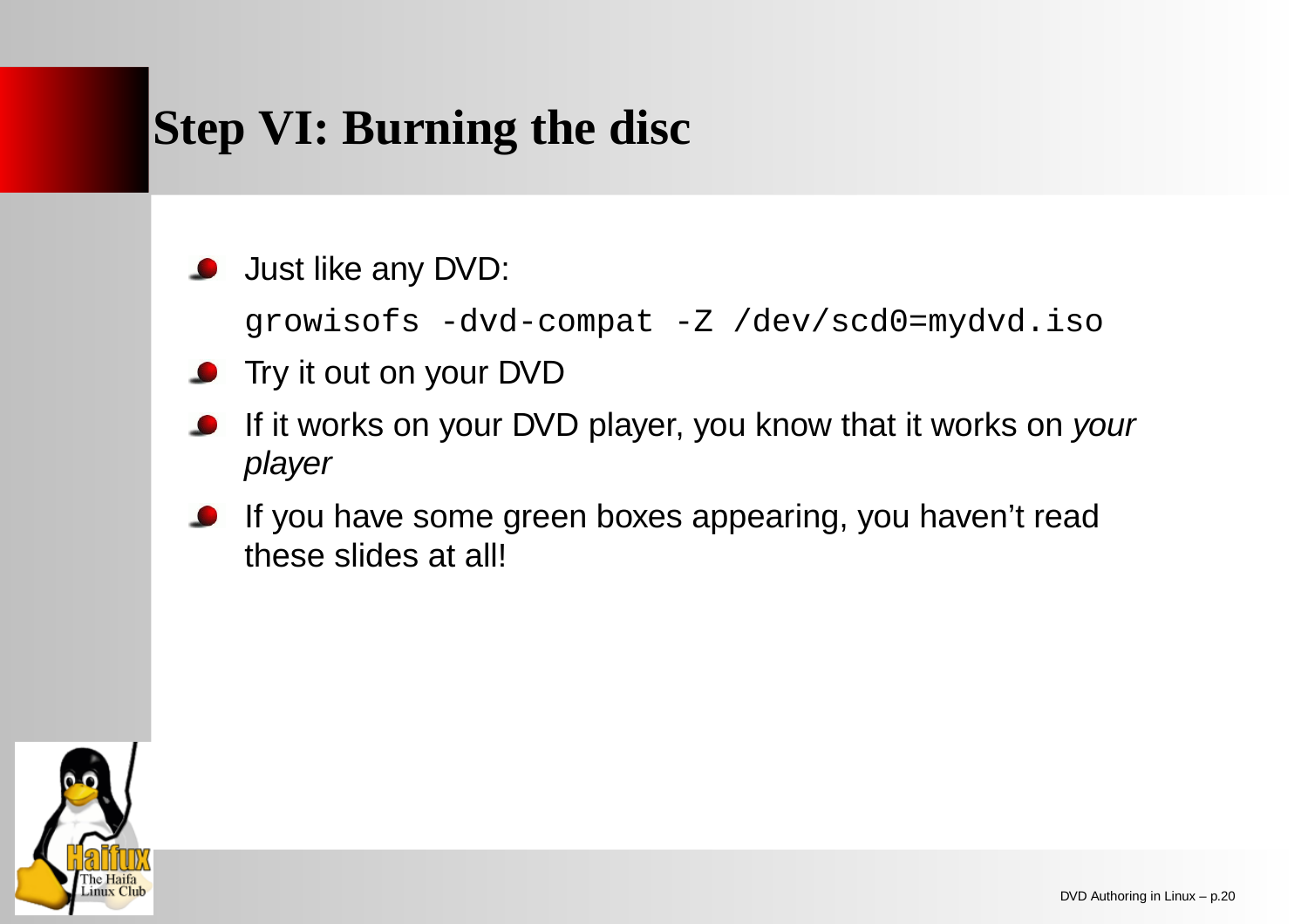#### **Download checklist**

- mplayer (recent version for mencoder)
- dvdauthor
- **DVDStyler**
- ... and anything else these will ask for (may be plenty)
- Compiling these is not necessarily fun  $\bullet$